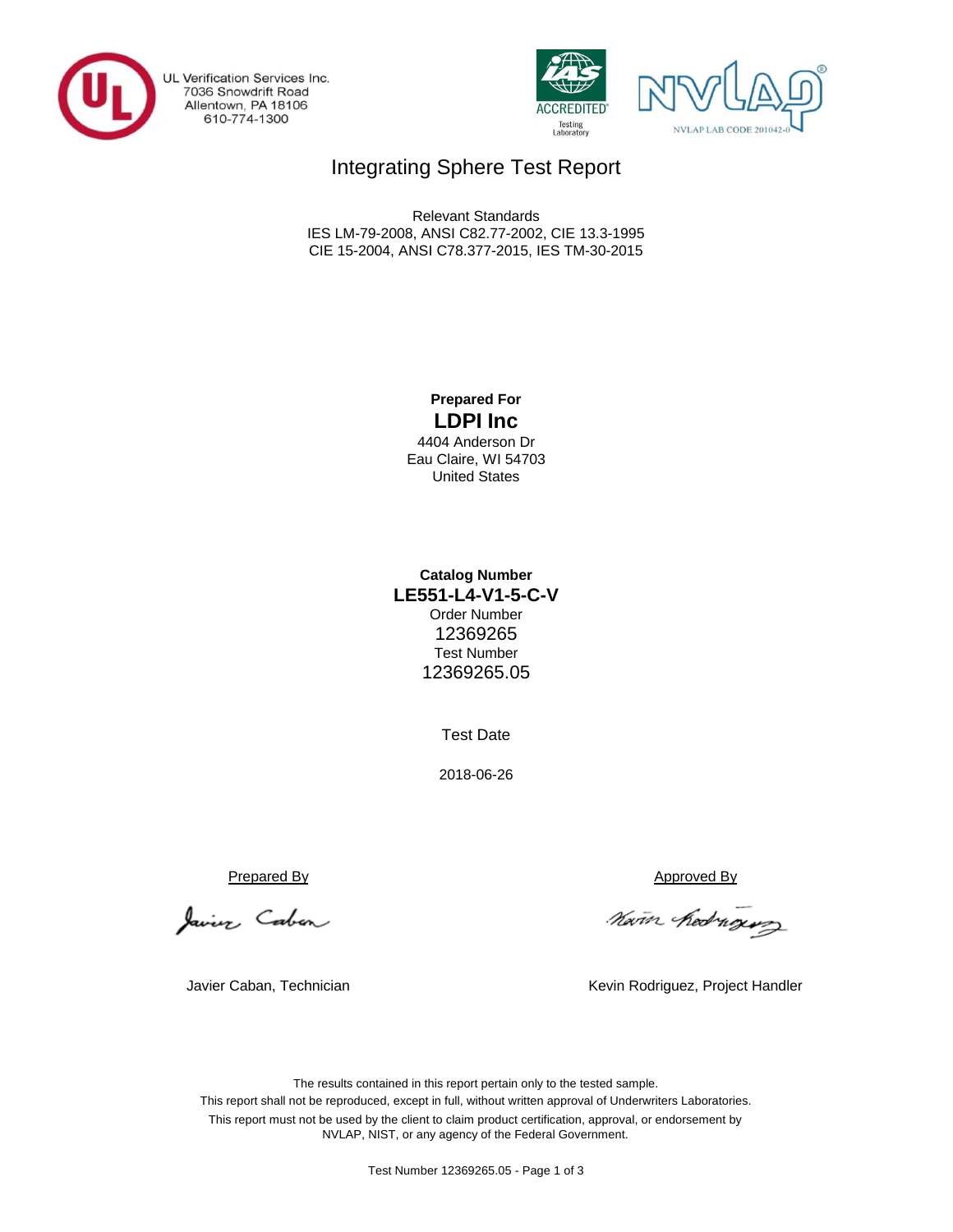

**Mounting:** Pendant<br> **Ballast/Driver:** One Inve **Luminaire Description:**<br>Lamp:

One Inventronics EUD-096S210DTA driver Formed aluminum housing, clear glass lens enclosures<br>180 white LEDs



| <b>Summary of Results</b> |            |  |  |  |  |  |  |  |
|---------------------------|------------|--|--|--|--|--|--|--|
| Radiant Flux:             | 26940 mW   |  |  |  |  |  |  |  |
| Luminous Flux:            | 8576 lm    |  |  |  |  |  |  |  |
| Luminaire Efficacy:       | 139.9 lm/W |  |  |  |  |  |  |  |
| CCT:                      | 4975K      |  |  |  |  |  |  |  |
| CRI (Ra):                 | 83.5       |  |  |  |  |  |  |  |
| Chromaticity (x):         | 0.3459     |  |  |  |  |  |  |  |
| Chromaticity (y):         | 0.3543     |  |  |  |  |  |  |  |
| Chromaticity (u):         | 0.2109     |  |  |  |  |  |  |  |
| Chromaticity (v):         | 0.3241     |  |  |  |  |  |  |  |
| Duv:                      | 0.0010     |  |  |  |  |  |  |  |
|                           |            |  |  |  |  |  |  |  |

#### 24.8 °C 120.0 VAC 0.5155 A W 61.30 60 Hz % 9.29 Test Temperature: Power Factor: 0.991 Current THD: Power: Current: Frequency: **Test Conditions** Voltage:

Testing was performed in a 3-meter integrating sphere using the 4π geometry method. Absorption correction was employed for this measurement.